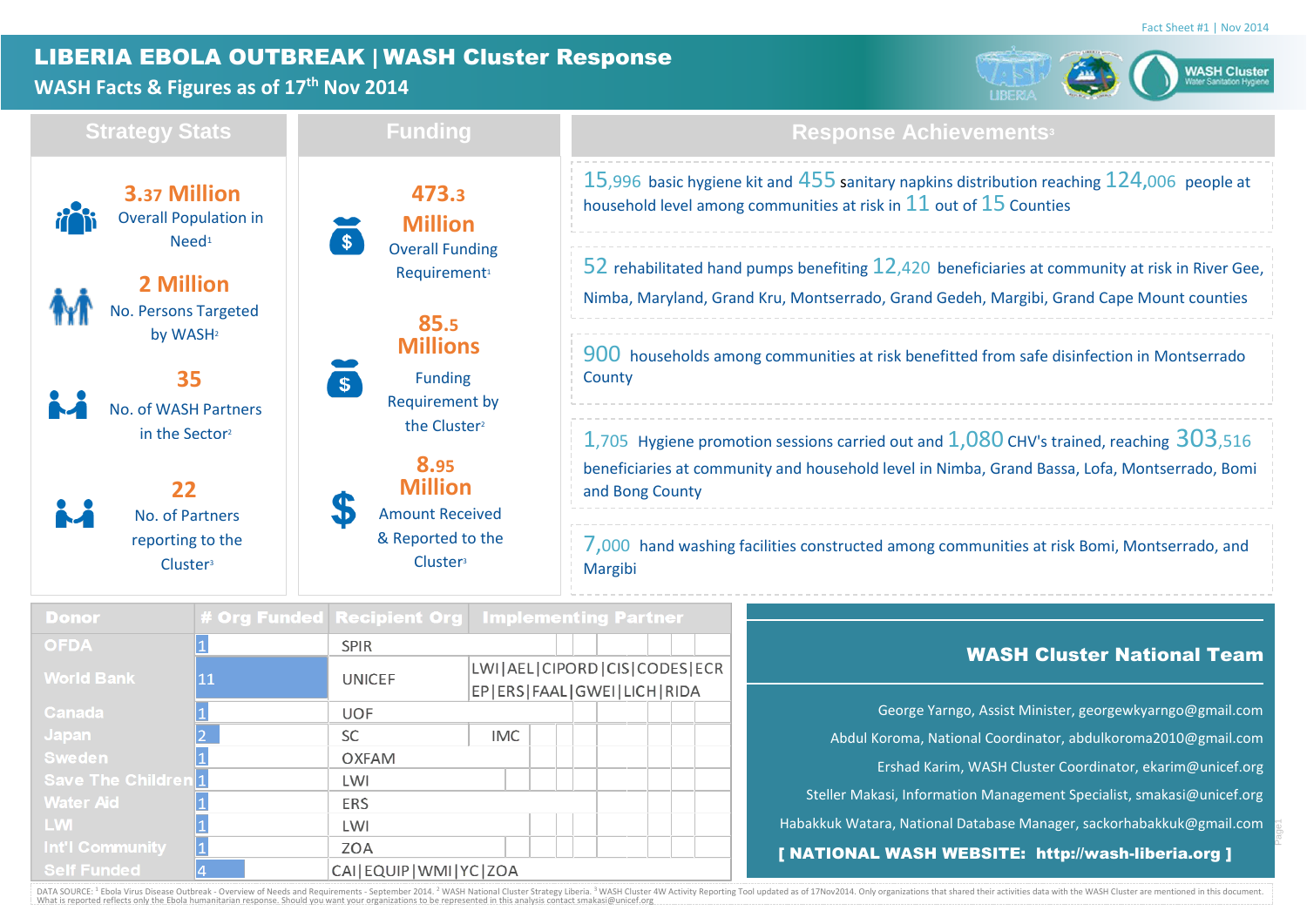### LIBERIA EBOLA OUTBREAK | WASH CLUSTER RESPONSE

#### **Analysis of Key WASH Interventions as of 17th Nov 2014**





DATA SOURCE: <sup>1</sup> Ebola Virus Disease Outbreak - Overview of Needs and Requirements - September 2014. <sup>2</sup> WASH National Cluster Strategy Liberia. <sup>3</sup> WASH Cluster 4W Activity Reporting Tool updated as of 17Nov2014. Only org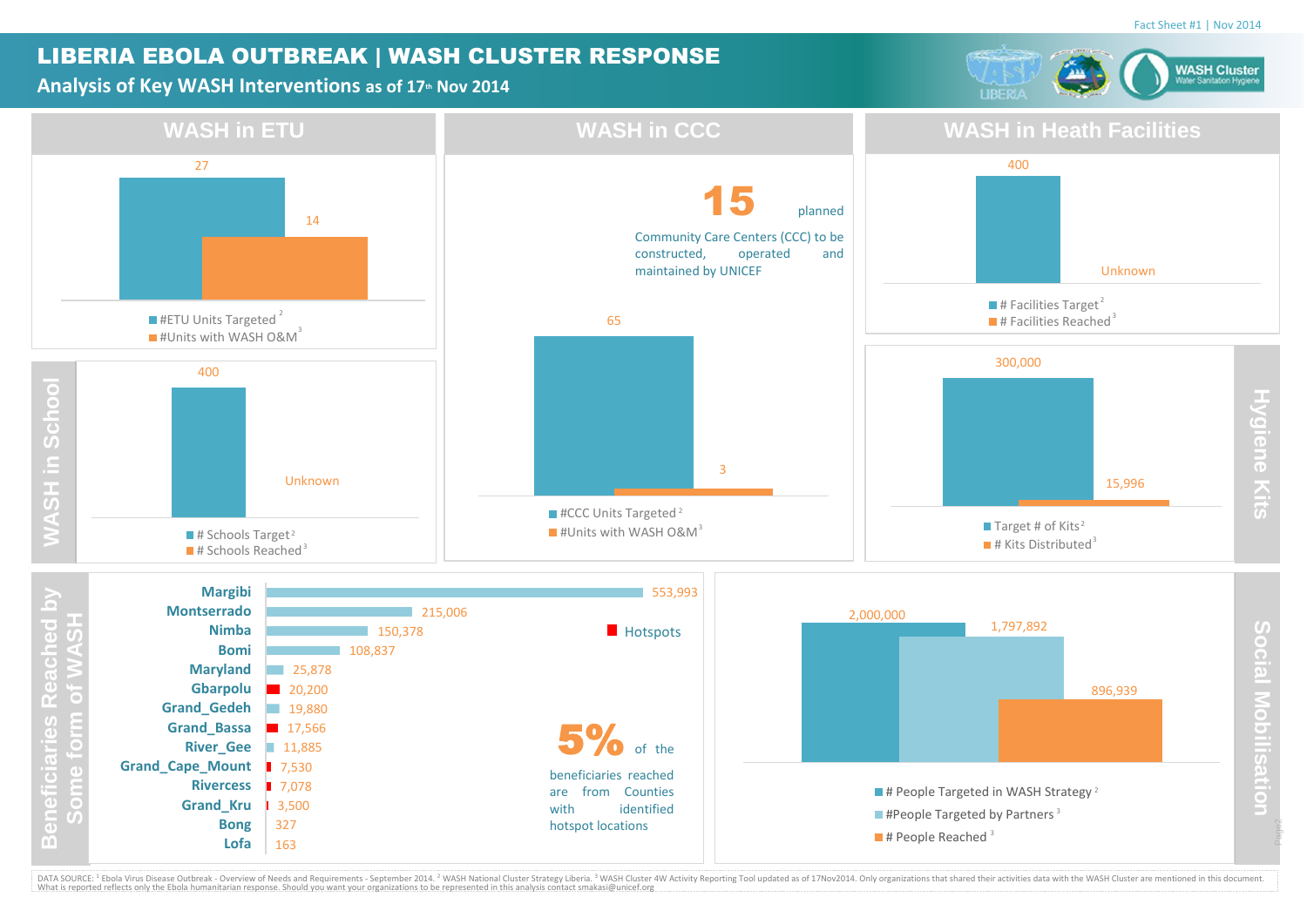## LIBERIA EBOLA OUTBREAK | WASH CLUSTER RESPONSE

#### **Activities & Organisation Analysis<sup>3</sup> as of 17th Nov 2014**



**18%**



### **Partners with On-going and Planned Activities**



**Number of Partners by County, Strategy and Type**

**73%**

**9%**

Completed On-going **Planned** 

**Status of Activities**

21

**Organisations** with ongoing and planned activities



DATA SOURCE: <sup>1</sup> Ebola Virus Disease Outbreak - Overview of Needs and Requirements - September 2014. <sup>2</sup> WASH National Cluster Strategy Liberia.<sup>3</sup> WASH Cluster 4W Activity Reporting Tool updated as of 17Nov2014. Only orga